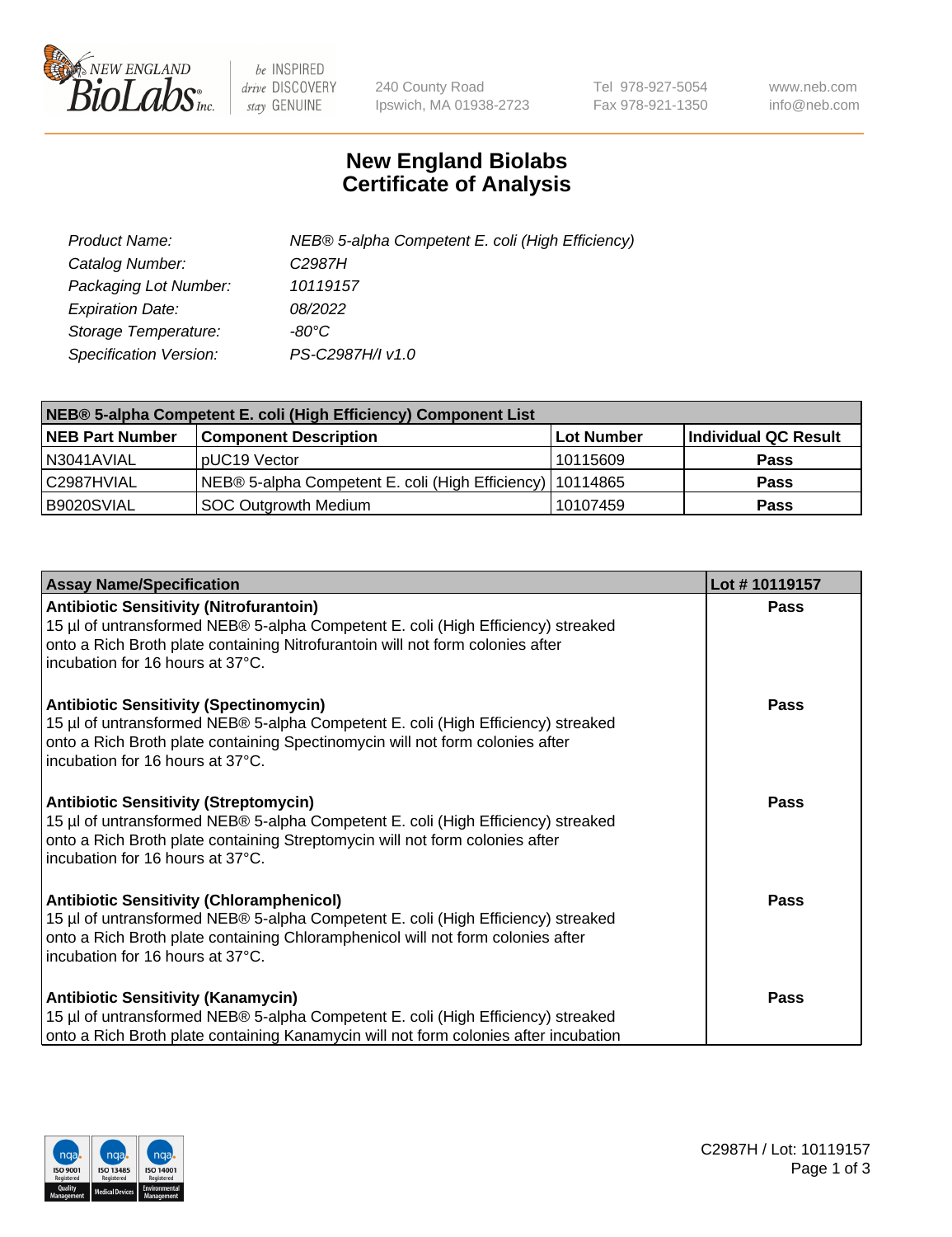

be INSPIRED drive DISCOVERY stay GENUINE

240 County Road Ipswich, MA 01938-2723 Tel 978-927-5054 Fax 978-921-1350

www.neb.com info@neb.com

| <b>Assay Name/Specification</b>                                                                                                                                                                                                                                                           | Lot #10119157 |
|-------------------------------------------------------------------------------------------------------------------------------------------------------------------------------------------------------------------------------------------------------------------------------------------|---------------|
| for 16 hours at 37°C.                                                                                                                                                                                                                                                                     |               |
| <b>Antibiotic Sensitivity (Ampicillin)</b><br>15 µl of untransformed NEB® 5-alpha Competent E. coli (High Efficiency) streaked<br>onto a Rich Broth plate containing Ampicillin will not form colonies after<br>incubation for 16 hours at 37°C.                                          | Pass          |
| <b>Antibiotic Sensitivity (Tetracycline)</b><br>15 µl of untransformed NEB® 5-alpha Competent E. coli (High Efficiency) streaked<br>onto a Rich Broth plate containing Tetracycline will not form colonies after<br>incubation for 16 hours at 37°C.                                      | Pass          |
| Phage Resistance ( $\phi$ 80)<br>15 µl of untransformed NEB® 5-alpha Competent E. coli (High Efficiency) streaked<br>onto a Rich Broth plate does not support plaque formation by phage $\phi$ 80 after<br>incubation for 16 hours at 37°C.                                               | Pass          |
| Blue-White Screening (α-complementation, Competent Cells)<br>NEB® 5-alpha Competent E. coli (High Efficiency) were shown to be suitable for<br>blue/white screening by $\alpha$ -complementation of the $\beta$ -galactosidase gene using pUC19.                                          | Pass          |
| <b>Transformation Efficiency</b><br>50 µl of NEB® 5-alpha Competent E. coli (High Efficiency) cells were transformed<br>with 100 pg of pUC19 DNA using the transformation protocol provided. Incubation<br>overnight on LB-Ampicillin plates at 37°C resulted in >1 x 10e9 cfu/µg of DNA. | <b>Pass</b>   |
| <b>Antibiotic Sensitivity (Chloramphenicol)</b><br>15 µl of untransformed NEB® 5-alpha Competent E. coli (High Efficiency) streaked<br>onto a Rich Broth plate containing Chloramphenicol will not form colonies after<br>incubation for 16 hours at 37°C.                                | Pass          |

This product has been tested and shown to be in compliance with all specifications.

One or more products referenced in this document may be covered by a 3rd-party trademark. Please visit <www.neb.com/trademarks>for additional information.